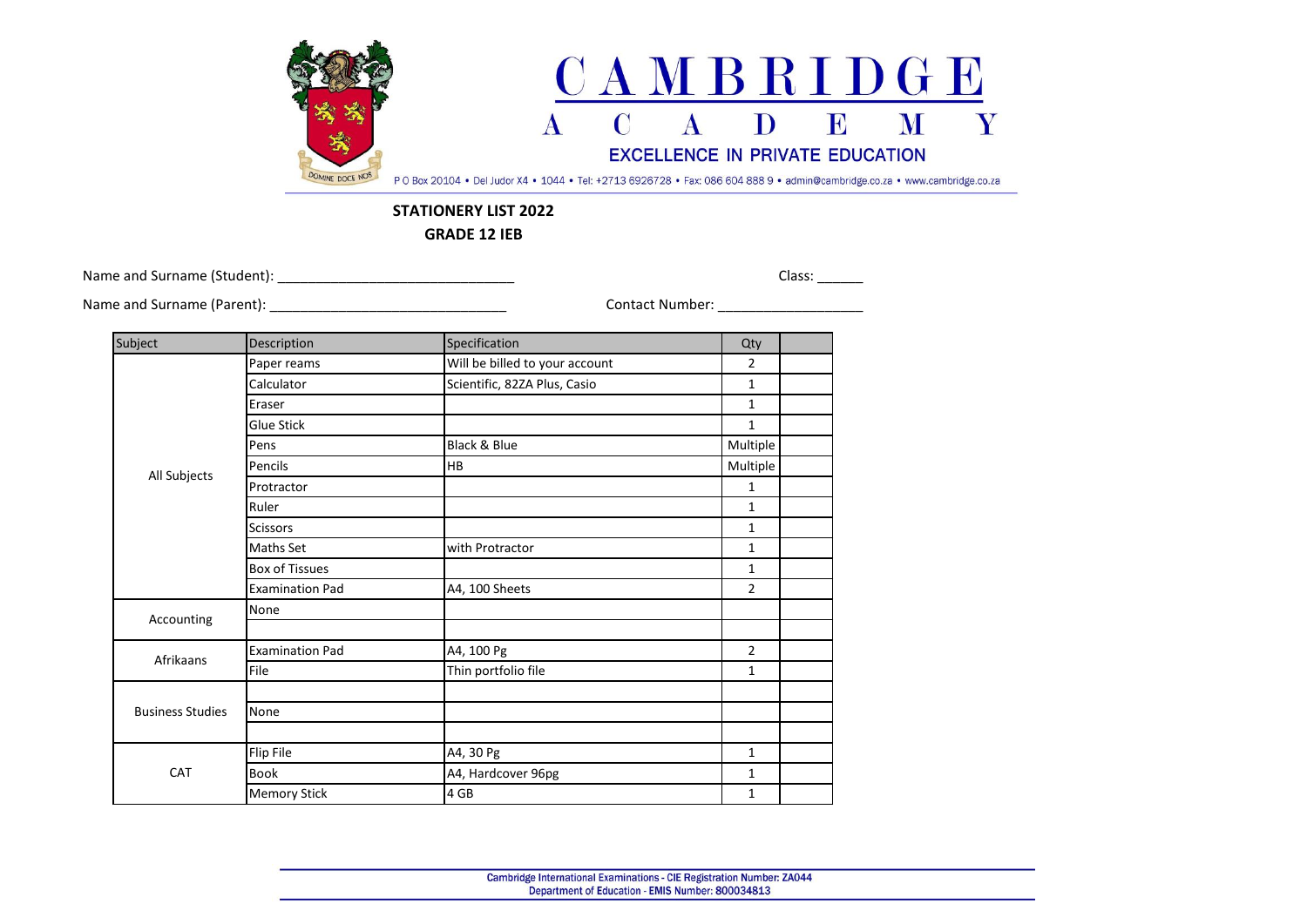

## **STATIONERY LIST 2022 (Continued)**

**GRADE 12IEB**

| English                            | <b>Examination Pad</b> | A4, 100 Sheets                                | $\overline{2}$ |  |
|------------------------------------|------------------------|-----------------------------------------------|----------------|--|
|                                    | File                   | A4, 2D Ring binders                           | 1              |  |
|                                    | <b>File Divider</b>    | pack of 10 (coloured)                         | $\mathbf{1}$   |  |
|                                    | Portfolio folder       | A <sub>4</sub>                                | $\mathbf{1}$   |  |
| Geography                          | <b>Book</b>            | A4, Hard Cover, Feint & Margin, 192 Pg        | $\mathbf{1}$   |  |
|                                    | <b>File Divider</b>    | A4 Pack 10 rainbow colours                    | $\mathbf{1}$   |  |
|                                    | Lever Arch File        | A4                                            | 1              |  |
|                                    | <b>Quotation File</b>  | A4, Medium, Blue                              | $\mathbf{1}$   |  |
| Life Orientation                   | File                   | Thin Portfolio file                           | 1              |  |
| Life Science                       | File                   | tHIN portfolio file                           | $\mathbf{1}$   |  |
|                                    | <b>Markers</b>         | Permanent (any colour)                        | $\mathbf{1}$   |  |
|                                    | Towels                 | Paper kitchen                                 | $\overline{2}$ |  |
|                                    | <b>Book</b>            | A4, Soft Cover, Feint & Margin, 192 Pg        | $\mathbf{1}$   |  |
|                                    | <b>Book</b>            | A4, Hard Cover, Quad & Margin, 2 quire 192 Pg | $\overline{2}$ |  |
|                                    | Cover books            |                                               |                |  |
| <b>Mathematics</b>                 | <b>Flip File</b>       | 30 pg                                         | $\mathbf{1}$   |  |
|                                    | <b>File Divider</b>    | pack of 10 (coloured)                         | $\mathbf{1}$   |  |
|                                    | <b>Quotation File</b>  | A4                                            | 1              |  |
| Mathematical Literacy File Divider | <b>Book</b>            | A4, Hard Cover, Feint & Margin, 192 Pg        | $\overline{2}$ |  |
|                                    |                        | A4 pack of 10 rainbow colours                 | $\mathbf{1}$   |  |
|                                    | <b>Quotation File</b>  | A4, meduim (blue)                             | $\mathbf{1}$   |  |
| <b>Physical Science</b>            | <b>Book</b>            | A4, Exercise book, 3 Quire Notebook           | $\overline{2}$ |  |
|                                    | <b>Book</b>            | A4, Exercise book, 72 pg                      | $\mathbf{1}$   |  |
|                                    | Calculator             | 99 ZA Plus Casio                              | 1              |  |
|                                    | Coat                   | Lab coat, White                               | $\mathbf{1}$   |  |
|                                    | <b>Safety Goggles</b>  | Clear                                         | 1              |  |
|                                    | File                   | Flip File, A4 20 pg                           | $\mathbf{1}$   |  |
|                                    | <b>Examination Pad</b> | A4, 100 Sheets                                | $\mathbf{1}$   |  |
|                                    | <b>File Divider</b>    | Plastic 10 tag                                | $\mathbf{1}$   |  |
|                                    | Clear Folder           | A4, Croxley Presentation Folder A4            | $\mathbf{1}$   |  |